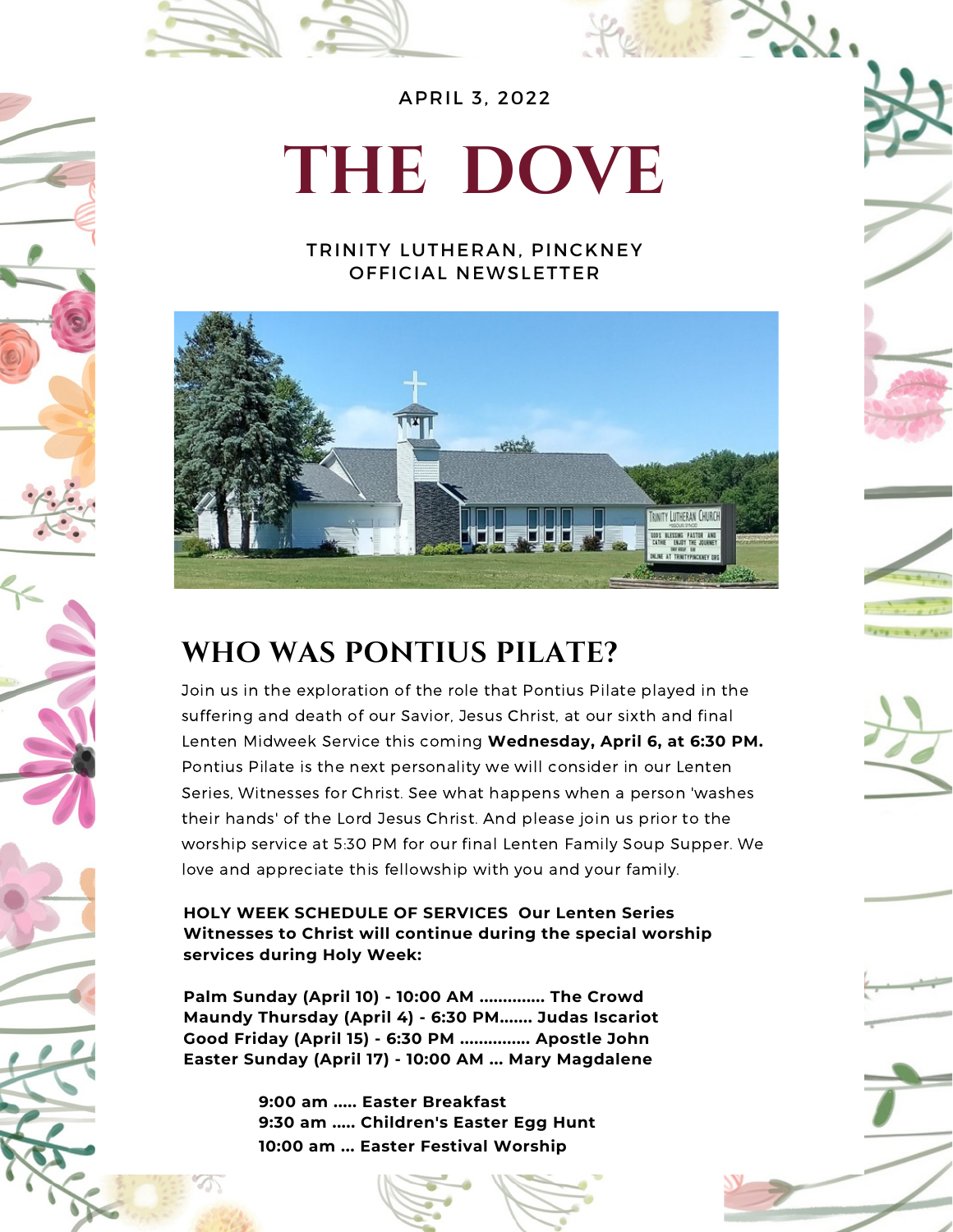

### **Birthdays and Anniversaries**

| Madysin Gray  | 4/8  |
|---------------|------|
| Daniel Eppler | 4/10 |
| Garet Fix     | 4/10 |

### **Easter Lilies**

Easter Lily order forms are in your mailboxes. The cost is \$15 each. You can turn in your order forms and either cash or check made out to Trinity Ladies Posse to Lois Brumm **TODAY.**

### **Adopt-a-highway**

It's Spring and with it comes Adopt-a-Highway. Beginning **April 24-30** we will be picking up along a two-mile stretch on either side of the Highway. See Greg Eppler for more information.

### **ASHLEYS FRIENDS**

This is a support group which provides a safe, supportive and comforting environment for children, youth and families who are dealing with grief and loss.

The Howell Masonic Temple is hosting a spaghetti dinner fundraiser, on **April 9**. More details on the bulletin board in the narthex.

### **This Week**

- **Apr 3 9 am** Sunday School/Adult study **10 am** Worship
- **Apr 4 6:30 pm** Confirmation **7 pm** Trustees
- **Apr 5 9 am** Prayer warriors **10 am** Bible Study
- **Apr 6 5:30** pm Soup Supper **6:30** pm Lenten worship **7pm** Choir
- **Apr 7 7 pm** Ladies Posse
- **Apr 10 9 am** Sunday School/Adult study **10 am** Worship

## **Serving the Lord**



**Divine service Elder:** Mike Myher **Acolyte:** Michael Groeller **Usher:** Melissa Ratliff and Lynda Minger **Counting:** Kristin Myher and Barb Yek **Altar:** Marilyn and Lois Brumm

### **Apr il 1 0 , 2 0 22**

**Divine service Elder:** Ray Swanson **Acolyte:** Luke Eppler **Counting:** Dan and Joanna Krueger **Usher:** Dan Krueger and Bryan Bickel **Altar:** Marilyn and Lois Brumm











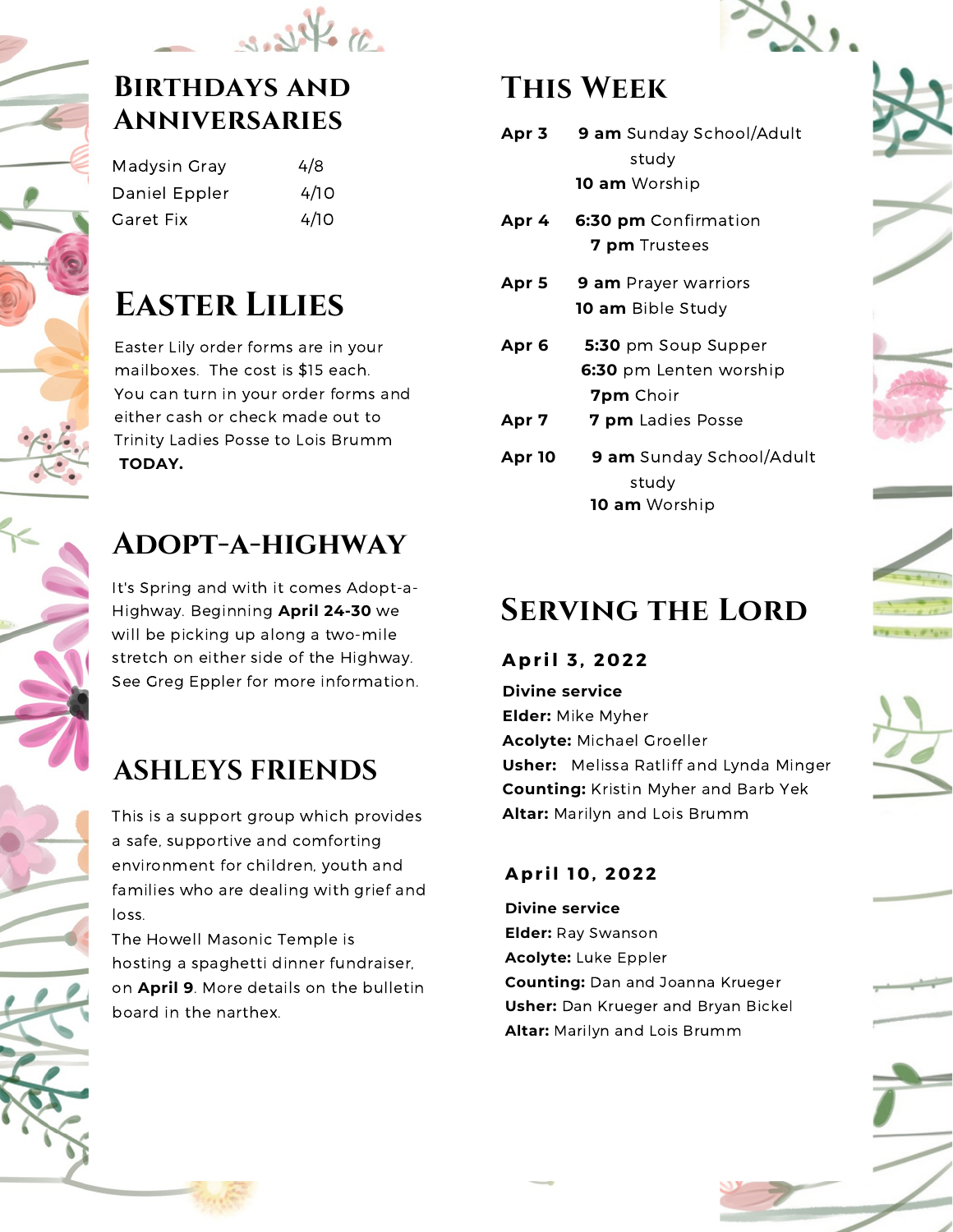### **I HAVE GOOD NEWS FOR YOU!**

I HAVE GOOD NEWS FOR YOU! That is the title of the new 10-session Adult Information Class starting on May 1, 2022. This course qualifies the adult for communicant membership in the Lutheran Church - and Trinity Lutheran Church - and will be taught by Pastor Mike in the Trinity Conference Room on Sunday mornings from 9:00 - 9:45 am. Please contact Pastor Merelyn Snider or Barb Yek if you are able to suggest the names of 'non-member friends' of the congregation who could be contacted and invited to attend this class. Thank you!

### **Ministry Equipment**

People are excited in the Lord about the new ministry equipment that will be operationalized at Trinity in the new future. (1) Thanks to a grant from the Michigan District Church Extension Fund, a new Livestream camera, 'spy' microphone, and remote control system have already been purchased. (2) Property clearance and reconstructed FIREPIT will be engineered by Eagle Scout Luke Eppler. We are praying now for the Lord to bless this new ministry equipment to help connect people to the Lord Jesus Christ.

### **LWML PRAYER SERVICE**

Thanks be to God! At least 10 Trinity Women attended the LWML Prayer Service here at Trinity on Saturday, March 26. The women learned and practiced eight different ways of praying: 1) The Collect Prayer 2) Scripture Prayer 3) Versicles Prayer 4) Singing Prayer 5) Meditation Prayer 6) Posture Prayer 7) Personal Prayer and 8) Corporate Prayer. The service was led by Pastor Bob Mikkelson (LWML Zone Counselor) and Pastor Ruhl. By the way, LWML stands for Lutheran Women's Missionary League - a female fellowship that supports the work of MISSIONS in Michigan, the USA and the World.

### **Meals with a Mission**

The tentative dates for the next congregation Meal with a Mission at Trinity are Sunday, May 15 or Sunday May 22 - after the morning Worship Service. Proceeds from the meal will support the YOUTH of our congregation who will be attending the National LCMS Youth Gathering in Houston, Texas on July 9-13, 2022. More information will follow.